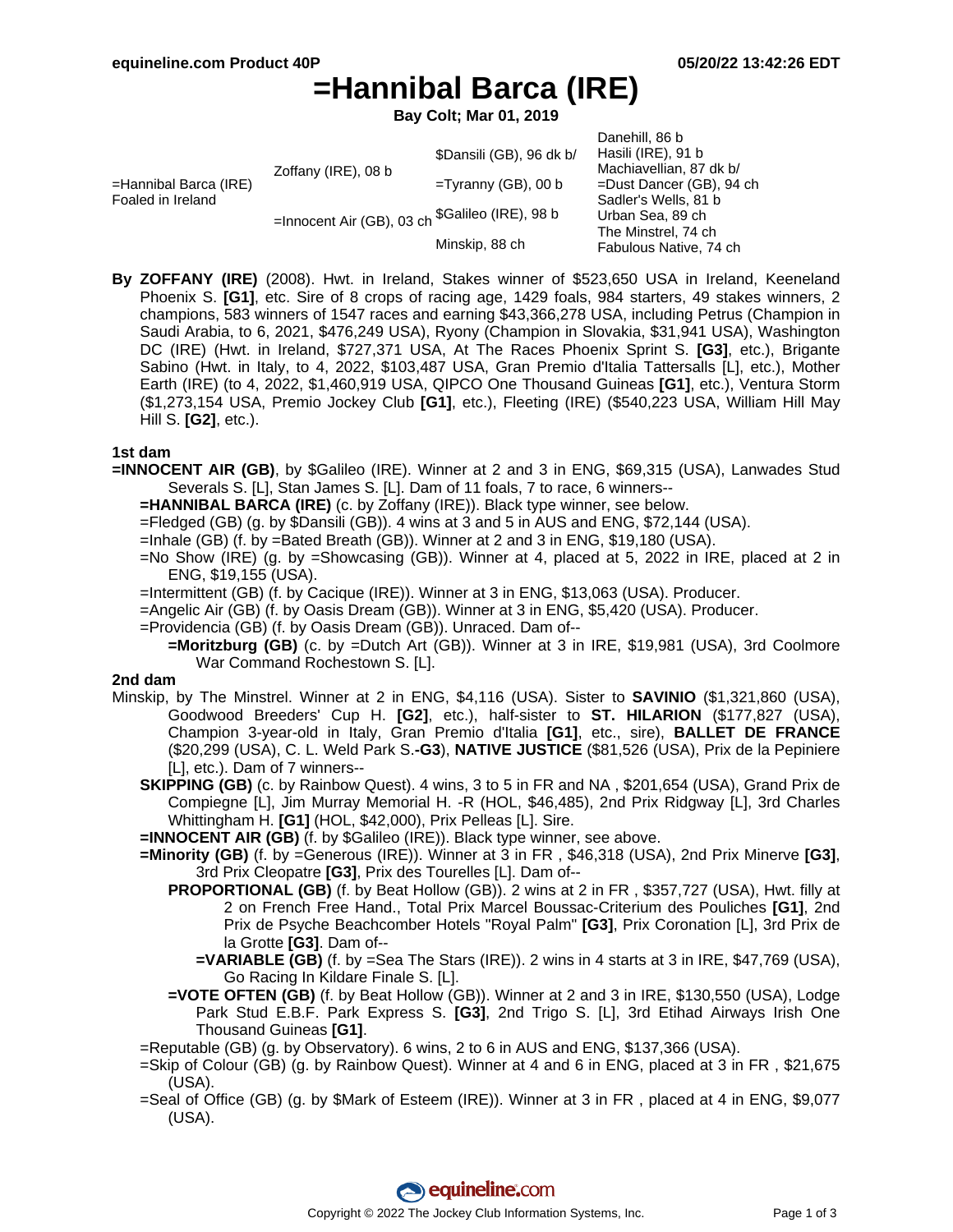## **=Hannibal Barca (IRE)**

**Bay Colt; Mar 01, 2019**

=Gulliver (GB) (g. by Rainbow Quest). Winner at 4 in ENG, \$8,265 (USA).

- Skiphall (GB) (f. by Halling). Placed at 3 in FR , \$17,750 (USA). Dam of--
	- **FOLK OPERA (IRE)** (f. by \$Singspiel (IRE)). 5 wins, 3 to 4 in ENG, FR and NA , \$819,889 (USA), E. P. Taylor S. **[G1]** (WO, \$600,000(CAN)), Darley Prix Jean Romanet **[G2]**, Betfred E.B.F. Joan Westbrook Pinnacle S. [L], 2nd Lillie Langtry Moet Hennessy Fillies' S. **[G3]**, Plantation Stud Aphrodite S. [L], etc. Dam of--
		- =Folk Melody (IRE) (f. by Street Cry (IRE)). Winner at 2 in ENG, \$5,326 (USA). Dam of--

**=ROMANTIC WARRIOR (IRE)** (g. by =Acclamation (GB)). 7 wins in 8 starts at 3 and 4, 2022 in HK , \$4,916,284 (USA), FWD QEII Cup **[G1]**, Hong Kong Classic Mile [LR].

- Opera Lily (f. by Street Cry (IRE)). Unraced. Dam of--
	- **=MR BAILETTI (ARG)** (c. by Exchange Rate). 4 wins in 8 starts at 3 in PER, \$86,912 (USA), Gran Premio Nacional Augusto B. Leguia **[G1]**, Clasico Postin **[G2]**, Clasico Gustavo Prado Heudebert **[G3]**, Clasico Claudio Fernandez Concha **[G3]**.
		- **=OPUS ALPHA (ARG)** (c. by Cima de Triomphe (IRE)). 4 wins in 6 starts at 3 in ARG, \$28,629 (USA), El Virtuoso [L].
- =Intimacy (IRE) (f. by =Teofilo (IRE)). Unraced in Ireland. Dam of--
	- **=Herecomesthesun (IRE)** (f. by =Invincible Spirit (IRE)). Winner at 2 and 3 in ENG, \$40,000 (USA), 3rd Netbet.co.uk Height Of Fashion S. [L], British Stallion Studs E.B.F. Montrose S. [L].
- =Sandskip (GB) (f. by Sanglamore). Unraced in Great Britain. Dam of--
	- **Miss Me (GB)** (f. by =Marju (IRE)). 3 wins in 6 starts at 2 and 3 in FR , placed at 4 in NA , \$58,172 (USA), 2nd Prix Finlande [L]. Producer.

### **3rd dam**

- Fabulous Native, by \*Le Fabuleux. Unplaced. Half-sister to **MUSCOVITE** (\$34,429 (USA), Whitehall S.**-G3**, etc., sire), **DESCENT** (\$278,385, Affectionately H. **[G3]**, etc.), **Admit** (\$171,345, 2nd Don Bernhardt Memorial S. (ELP, \$4,820)). Dam of 8 winners--
	- **ST. HILARION** (c. by Sir Ivor). 5 wins, 2 to 3 in ENG and ITY, placed at 4 in GER, \$177,827 (USA), Champion 3-year-old in Italy, Gran Premio d'Italia **[G1]**, Gran Premio del Jockey Club e Coppa d'Oro **[G1]**, 2nd Grosser Preis von Baden **[G1]**, Hardwicke S. **[G2]**, 3rd Geoffrey Freer S. **[G2]**, Solario S. [L], 4th Gran Premio Jockey Club **[G1]**. Sire.
	- **SAVINIO** (g. by The Minstrel). 11 wins, 3 to 8 in NA , placed at 2 and 3 in FR , \$1,321,860 (USA), Goodwood Breeders' Cup H. **[G2]**, Carleton F. Burke H. **[G2]**, El Rincon H. **[G2]**, San Diego H. **[G3]**, 2nd San Francisco Mile H. **[G2]** twice, San Pasqual H. **[G2]**, Clark H. **[G3]**, Golden Gate H. **[G3]**, etc.
	- **NATIVE JUSTICE** (f. by Alleged). Winner at 3 and 4 in FR , \$81,526 (USA), Prix de la Pepiniere [L], 2nd La Coupe **[G3]**, 3rd Prix de Pomone **[G2]**. Producer.
	- **BALLET DE FRANCE** (f. by Northern Dancer). 2 wins at 2 in IRE, \$20,299 (USA), C. L. Weld Park S.**-G3**. Dam of--
		- **MUHTARRAM** (c. by Alleged). 8 wins, 2 to 6 in ENG, IRE and ITY, placed at 5 in FR and NA , \$844,683 (USA), Hwt. older horse at 4 on Irish Free Hand., 9 1/2 - 11 fur., Hwt. older horse at 5 on Italian Free Hand., 9 1/2 - 11 fur., Guinness Champion S. **[G1]**, Premio Presidente della Repubblica **[G1]**, Prince of Wales's S. **[G2]** twice, Strensall S. [L], 2nd Grand Prix de Saint-Cloud **[G1]**, etc. Sire.
		- **PROFIT COLUMN** (f. by Private Account). 6 wins in 11 starts at 4, \$148,957, Carousel S. **[G3]**, Brookmeade H. -R-etr, 1 1/16 miles in 1:41.27 (CNL, \$18,000), 3rd Somethingroyal H. -R (CNL, \$3,300). Dam of--
			- **FINAL ROUND** (f. by Storm Cat). 5 wins, 2 to 4, \$385,012, La Troienne S. **[G3]** (CD, \$69,316), Red Cross S. (MTH, \$39,000), Junior Champion S. (MTH, \$30,000), 2nd Stonerside Forward Gal S. **[G3]** (GP, \$20,000), 3rd Mother Goose S. **[G1]** (BEL, \$33,000), etc.
			- **COUNTESS CURLIN** (f. by Curlin). 3 wins in 6 starts at 2 and 3, \$78,889, Island Fashion S. (SUN, \$30,000), 3rd Sunland Park Oaks [L] (SUN, \$20,000).
			- Gaby Q (f. by Forestry). 3 wins at 3 and 4, \$23,369. Dam of--
				- **BIG Q** (f. by Big Brown). 3 wins at 2 and 5, 2022, \$212,763, Key Cents S. -R (AQU, \$55,000), 2nd Franklin Square S. -R (AQU, \$21,000), Bouwerie S. -R (BEL, \$20,000).
			- Nest Egg (f. by Eskendereya). Unraced. Dam of--